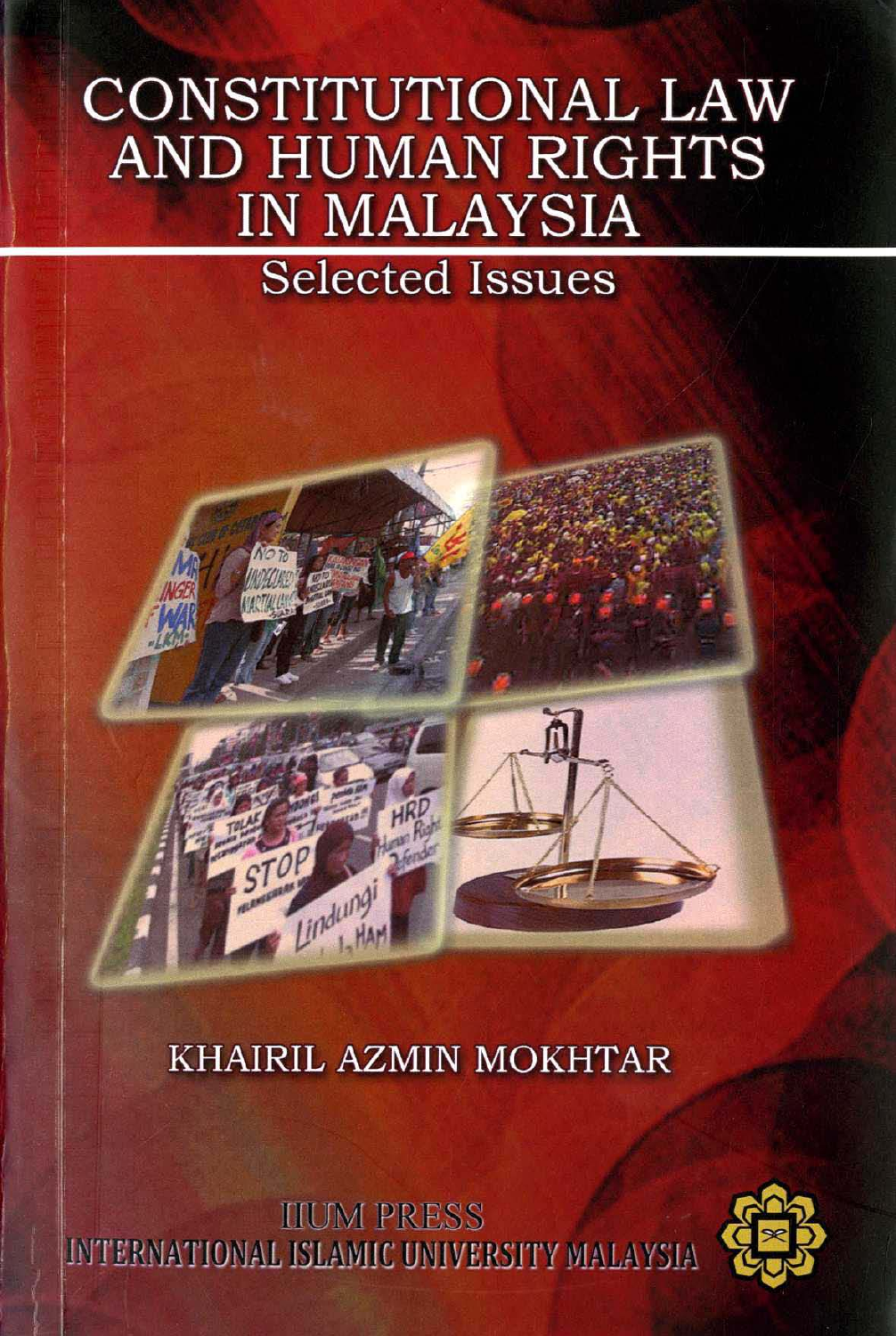## **CONSTITUTIONAL LAW AND HUMAN RIGHTS IN MALAYSIA SELECTED ISSUES**

**EDITOR** KHAIRIL AZMIN MOKHTAR

KHAIRIL AZMIN MOKHTAR



**HUM** Press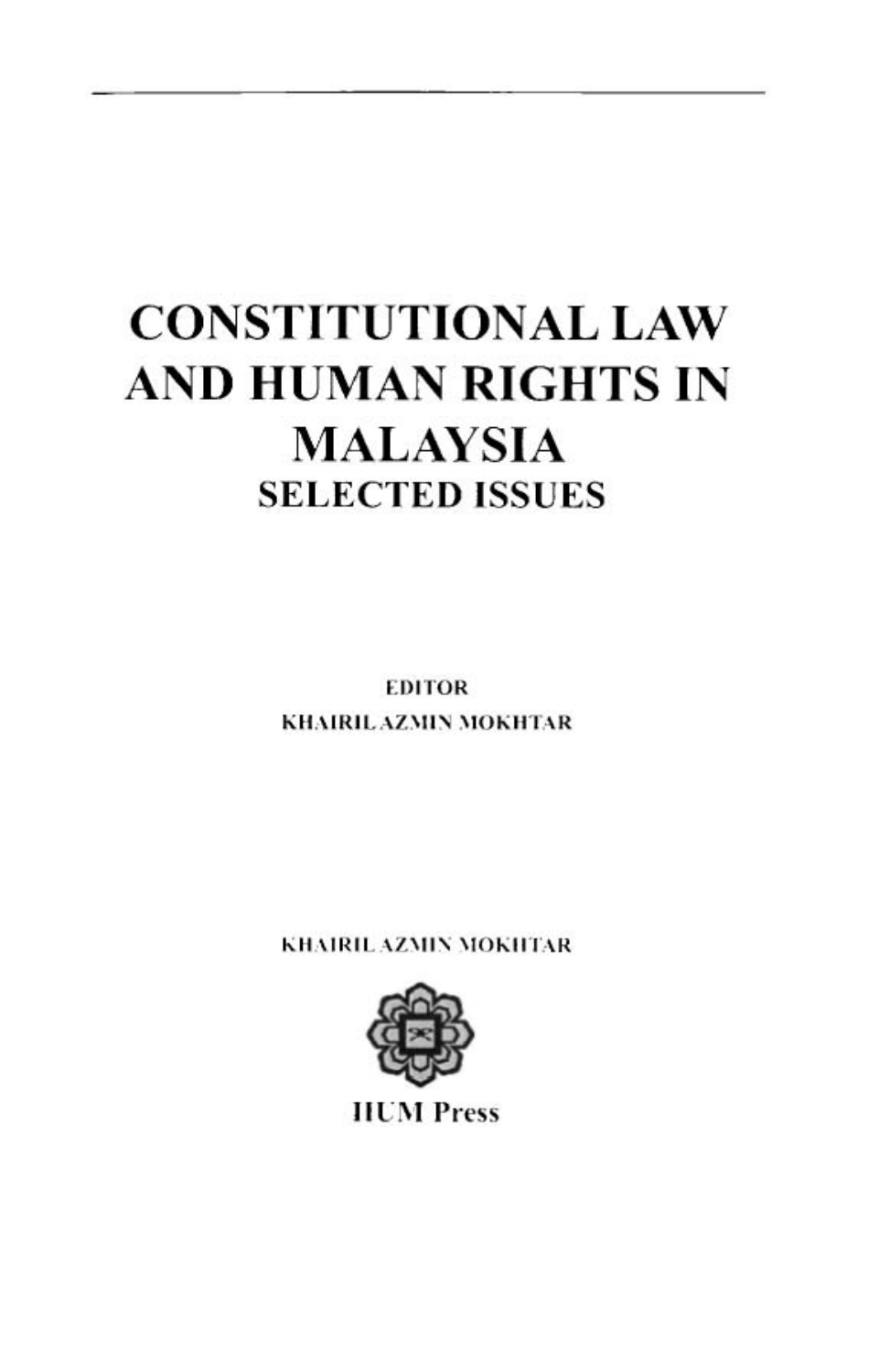#### Published by: **IIUM** Press International Islamic University Malaysia

#### First Edition, 2011 CIIUM Press, IIUM

All rights reserved. No part of this publication may be reproduced, stored in a retrieval system, or transmitted, in any form or by any means, electronic, mechanical, photocopying, recording, or otherwise, without any prior written permission of the publisher.

Perpustakaan Negara Malaysia

Cataloguing-in-Publication Data

Khairil Azmin

Constitutional Law and Human Rights in Malaysia: Selected Issues Khairil Azmin

#### ISBN: 978-967-0225-75-3

#### Member of Majlis Penerbitan Ilmiah Malaysia -- MAPIM (Malaysian Scholarly Publishing Council)

Printed by: **HUM PRINTING SDN. BHD.** No. 1, Jalan Industri Batu Caves 1/3 Taman Perindustrian Batu Caves Batu Caves Centre Point 68100 Batu Caves Selangor Darul Ehsan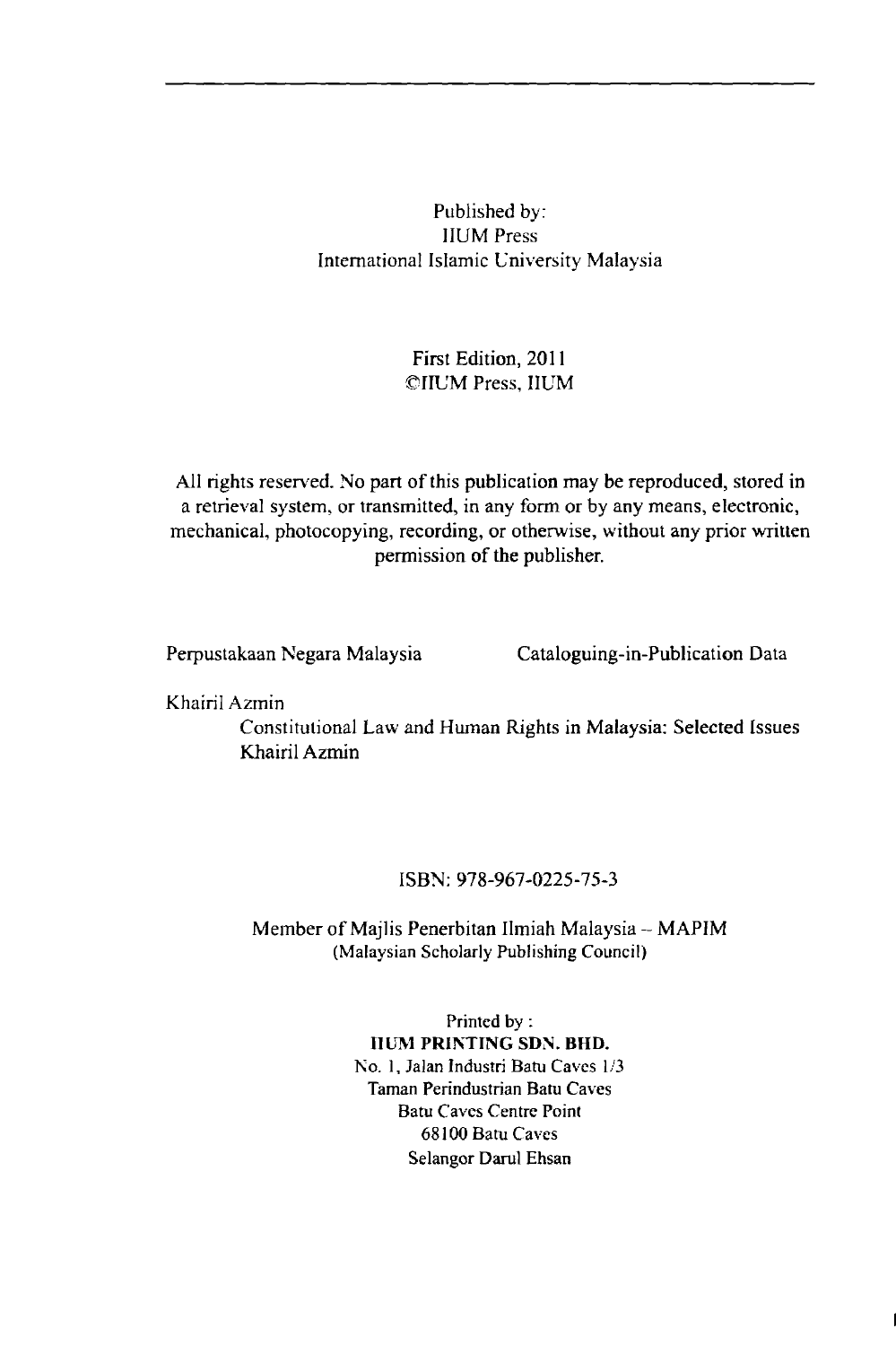| <b>Table of Contents</b>                                                      |     |
|-------------------------------------------------------------------------------|-----|
| Preface                                                                       | i   |
| Table of contents                                                             | v   |
| Table of Cases                                                                | x   |
| <b>Table of Statutes</b>                                                      | xiv |
| <b>CHAPTER 1</b>                                                              |     |
| The Civil Service and The Doctrine of Holding Office at Pleasure              |     |
| Nik Mohd Kamal                                                                | 1   |
| <b>CHAPTER 2</b>                                                              |     |
| Crown Privilege Under The Common Law and The Evidence Act                     |     |
| Mohd, Akram Bin Shair Mohamed                                                 | 25  |
| <b>CHAPTER 3</b>                                                              |     |
| The Role of Judicial Review in Malaysia as a tool of Check and Balance        |     |
| under The Doctorine of Seperation of Powers                                   |     |
| Khairil Azmin and Siti Aliza Binti Alias                                      | 45  |
| <b>CHAPTER 4</b>                                                              |     |
| The Accountability and Integrity of the Judiciary                             |     |
| Faridah Jalil                                                                 | 71  |
| <b>CHAPTER 5</b>                                                              |     |
| Contempt of Court and a Chilling Effect on Freedom of Speech and              |     |
| Expression: Rethinking the Malaysian Courts' Attitude in Striking a Balance   |     |
| Shukriah Mohd Sheriff                                                         | 99  |
| <b>CHAPTER 6</b>                                                              |     |
| The Price of Access to Justice: Adversial Costs in Public Interest Litigation |     |
| Abu Haniffa Mohamed Abdullah                                                  | 123 |
| <b>CHAPTER 7</b>                                                              |     |
| Functions and Privileges of the Malaysian Parliament: An Overview             |     |
| Khairil Azmin Mokhtar                                                         | 143 |
|                                                                               |     |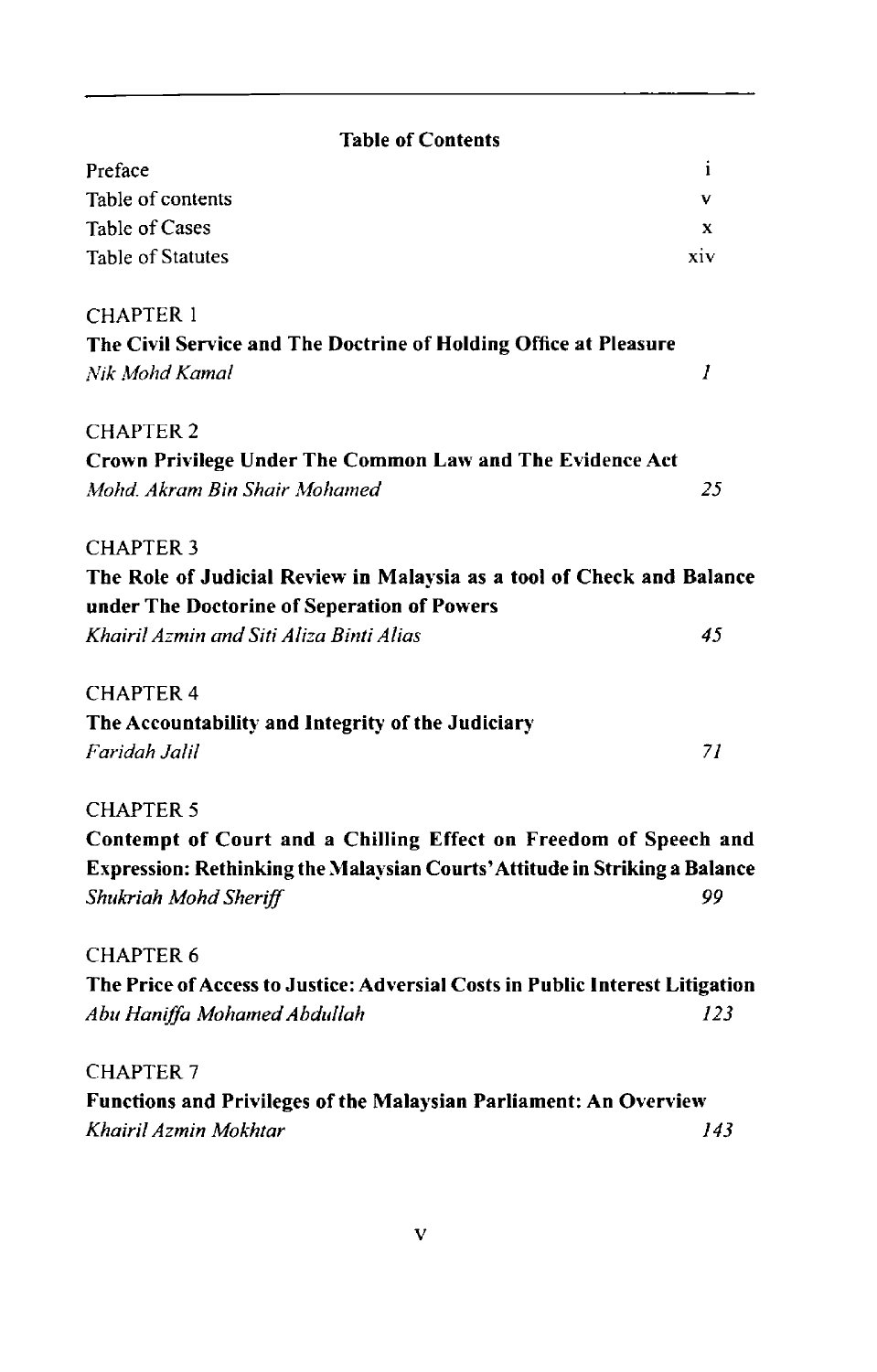| <b>CHAPTER 8</b>                                                                                                          |     |
|---------------------------------------------------------------------------------------------------------------------------|-----|
| The Election Commission: History and Functions                                                                            |     |
| Tengku Mohar Mokhtar                                                                                                      | 169 |
| <b>CHAPTER 9</b>                                                                                                          |     |
| <b>Elected Members and the Right to Change Party</b>                                                                      |     |
| Muhd Umar Abd Razak                                                                                                       | 193 |
| <b>CHAPTER 10</b>                                                                                                         |     |
| The Status, Scope and Application of Islamic Law in the Federal Framework<br>and the Legal System of Malaysia and Nigeria |     |
| Khairil Azmin Bin Mokhtar and Mr Abdulmumini A. Oba                                                                       | 213 |
| <b>CHAPTER 11</b>                                                                                                         |     |
| The General Principles of Good Governance in Public Administration in<br>Malaysia: A Judicial Approach                    |     |
| Ibrahim Ismail                                                                                                            | 239 |
| <b>CHAPTER 12</b>                                                                                                         |     |
| The Malaysian Constitution, Political Party and Party System                                                              |     |
| Wahabuddin Ra'ees                                                                                                         | 260 |
| CHAPTER 13                                                                                                                |     |
| Living in Limbo: Constitutional and Legal Issues of Unregistered Birth                                                    |     |
| Nor Hafizah Binti Mohd Badrol Afandi                                                                                      | 277 |
| <b>CHAPTER 14</b>                                                                                                         |     |
| Establishing an Effective Coordination Mechanism between Federal and                                                      |     |
| State for Promoting Good Governance and Achieving Sustainable Land                                                        |     |
| <b>Administration for Malaysia</b>                                                                                        |     |
| Ainul Jaria Maidin                                                                                                        | 293 |
| <b>CHAPTER 15</b>                                                                                                         |     |
| Right to Development as a Human Right: A Challenge to Malaysia                                                            |     |
| Salawati Mat Basir                                                                                                        | 333 |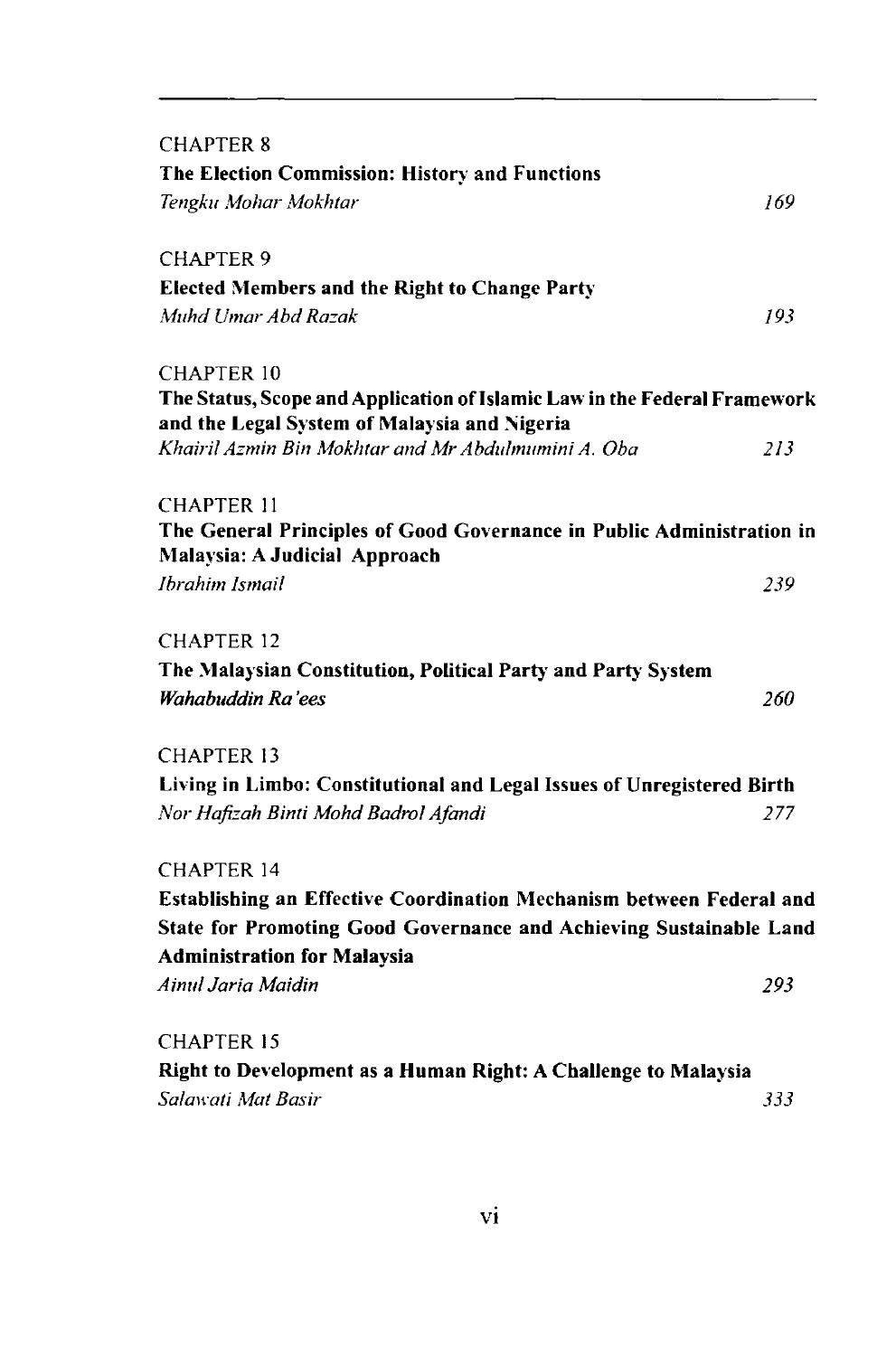| Gender Equality under Article 8 of the Federal Constitution: Beatrice A/P      |
|--------------------------------------------------------------------------------|
|                                                                                |
| 487                                                                            |
| Relevant Constitutional Provisions and Domestic and International Laws         |
| Eliminating Slavery and Combating Human Trafficking in Malaysia: The           |
|                                                                                |
| 459                                                                            |
| Right to Privacy in Malaysia: Development, Cases and Commentaries              |
|                                                                                |
| 441                                                                            |
|                                                                                |
| Basic Principles and Constitutional Legal Framework of Freedom of              |
|                                                                                |
| 413                                                                            |
|                                                                                |
| Rights of Persons with Disabilities - The 'Alamost forgotten' Protection       |
|                                                                                |
| 377                                                                            |
|                                                                                |
| The Rights to Health: Guidance from International Human Rights Law             |
|                                                                                |
|                                                                                |
| The Rights of the Orang Asli under the Federal Constitution of Malaysia<br>355 |
|                                                                                |
|                                                                                |

*Siti Aliza Rinti Alias 511*